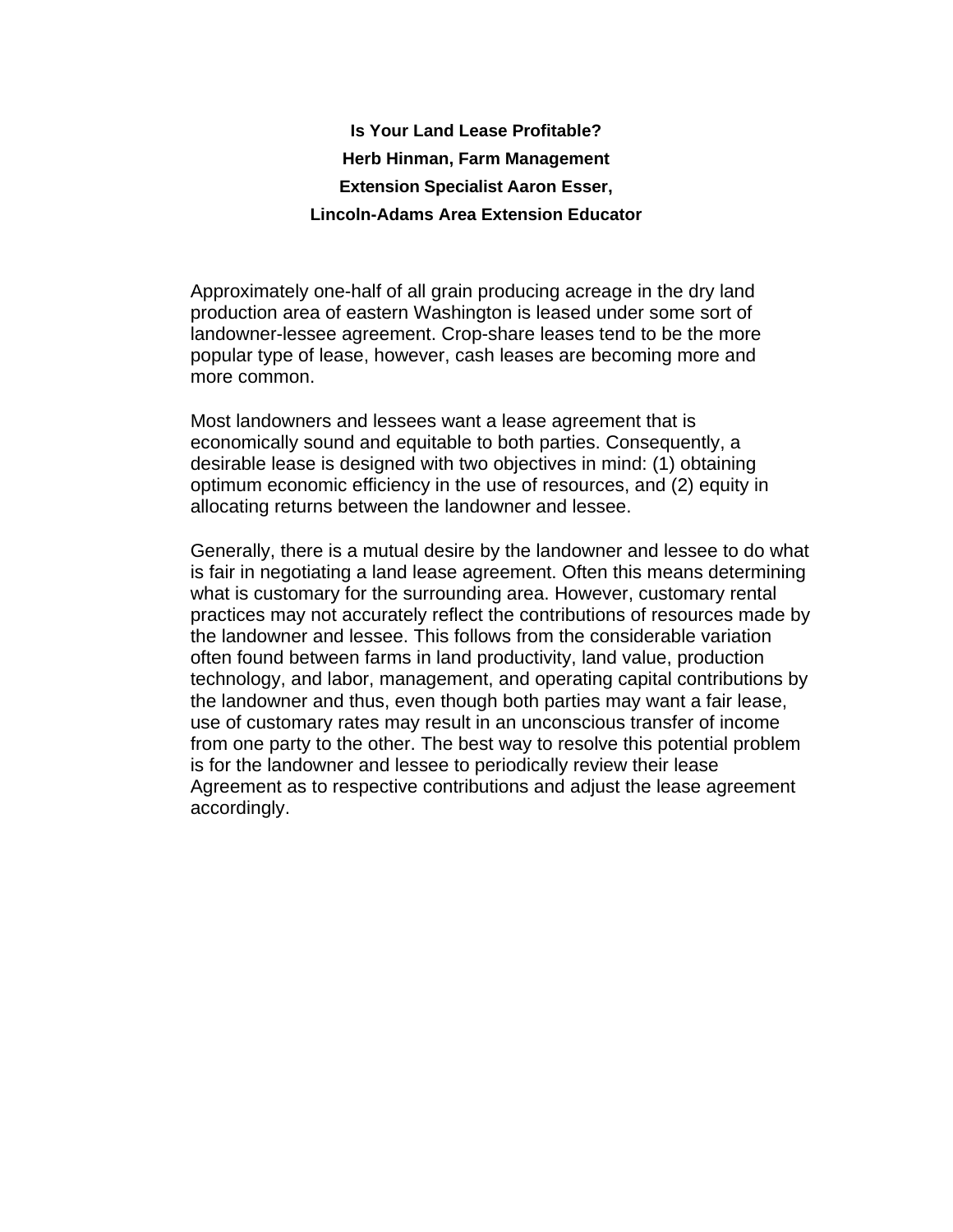One tool developed for reviewing lease agreements from both the landowner's and lessee's perspective is the Land Lease Analyzer Workbook. The Land Lease Analyzer computerized Workbook is an Excel spreadsheet and can be downloaded from the WSU Farm Management web site free of charge at http://farm.mngt.wsu.edu/ . Click on "Workshops Offered." The land lease material is presented as shown below.

**Workshop Material** 

1. Are Your Land Leases Profitable? • Land Lease Analyzer 3- Excel spreadsheet (read only) ~LL\_A3 Wheat - Excel spreadsheet ~LL A3 Wheat-Lentils - Excel spreadsheet ~LL A3 SFWW - Excel spreadsheet

Handout for Land Lease Analysis contains an introduction, general instructions and a series of examples. By clicking on this file, the handout will appear where it may be read from the screen or printed to a hard copy. To download the Land\_Lease\_Analyzer3 workbook, click on the respective Excel file. Let the workbook come up and save this workbook in a specified file on your hard drive. Do the same to download the other Excel

are downloaded, you can go to the folder in which you stored these files on your

| <b>Operating Expenses on Leased Land:</b> |              |           |           |
|-------------------------------------------|--------------|-----------|-----------|
| Crop:                                     | <b>Vheat</b> |           |           |
|                                           | Total        | Landowner | Lessee    |
|                                           | Expense      | Share     | Share     |
| Hired Labor:                              | 1,545.00     |           | 1,545.00  |
| Operator Labor:                           | 2,400.00     |           | 2,400.00  |
| Fertilizer:                               | 5,283.00     | 1,761.00  | 3,522.00  |
| Seed:                                     | 2,350.00     |           | 2,350.00  |
| Fuel and Lubricants:                      | 1,402.00     |           | 1,402.00  |
| Herbioides and Pestioides:                | 6,554.00     |           | 6,554.00  |
| Crop Insurance:                           | 1,188.00     | 396.00    | 792.00    |
| Machine Work:                             | 3,330.00     |           | 3,330.00  |
| Custom Aerial:                            |              |           |           |
|                                           |              |           |           |
|                                           |              |           |           |
|                                           |              |           |           |
|                                           |              |           |           |
|                                           |              |           |           |
| Overhead:                                 | 1,110.35     |           | 1,110.35  |
| Interest on Operating Capital:            | 1.110.03     |           | 1,110.03  |
|                                           |              |           |           |
| <b>Total Operating Expenses:</b>          | 26,272.38    | 2.157.00  | 24,115.38 |
| Summary of Results:                       |              | Landowner | Lessee    |
|                                           |              | Share     | Share     |
| <b>Total Gross Receipts:</b>              | 56,250.00    | 18,748.13 | 37,501.88 |
| <b>Total Gross Expenses:</b>              | 38,706.38    | 3,357.00  | 35,349.38 |
| Net Receipts:                             | 17.543.62    | 15,391.13 | 2.152.50  |
|                                           |              |           |           |
| Total Acres:                              | 200.00       |           |           |
| Value of Land:                            | 300,000.00   |           |           |
| \$ Return to Land:                        | 15,391.13    |           |           |
| X Return to Land:                         | 5.13%        |           |           |
|                                           |              |           |           |
| \$ Return to Management:                  | 2,152.50     |           |           |
| X of Gross Receipts:                      | 3.83%        |           |           |

hard drive and use them. It is recommended, however, that you make the Land Lease Analyzer 3 workbook a read only files by rightclicking on the Land\_Lease\_Aalyzer3 Excel workbook file name, then leftclick on "Properties," "General," "Read-only," and "Ok." Making the file a "read-only file" will preserve the workbook in its original form. If you want to save new data loaded into this workbook, simply save it under another name. Within the spreadsheets, yellow boxes are numbers you provide and the turquoise boxes are calculations that are protected and read only. It is best to Once these Excel workbooks save the Excel spreadsheet as you make changes and to remember the results of these calculations are only as good and accurate as the numbers you have inputted.